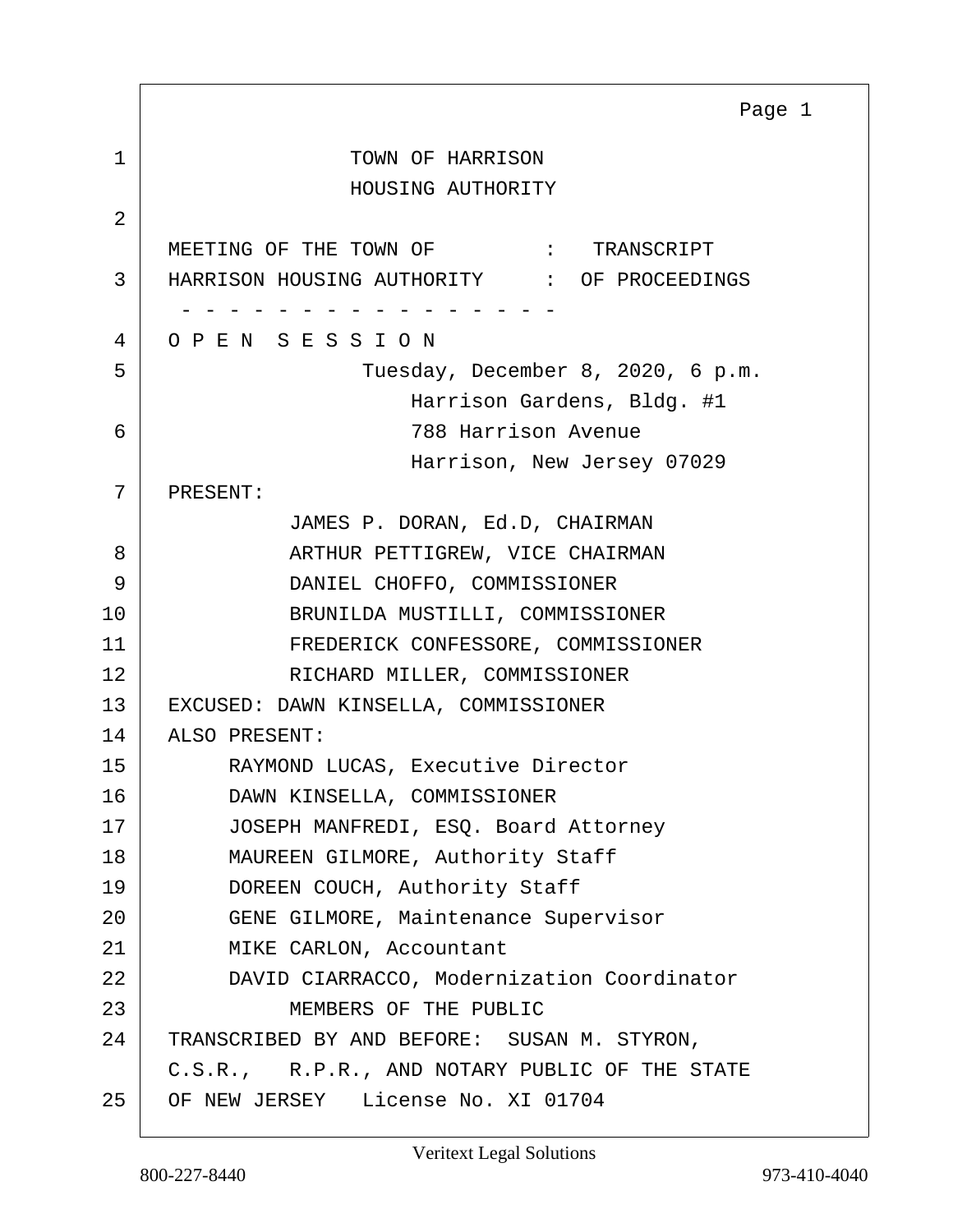<span id="page-1-0"></span>

|    | Page 2                                            |
|----|---------------------------------------------------|
| 1  | THE CHAIRMAN: I hereby declare this               |
| 2  | meeting to order and state that this is a meeting |
| 3  | of the Harrison Housing Authority of the Town of  |
| 4  | Harrison scheduled for December 8, 2020. This     |
| 5  | meeting is a regularly scheduled meeting, and     |
| 6  | proper public notice of time, date, location,     |
| 7  | purpose and agenda have been posted in compliance |
| 8  | with the Sunshine Law.                            |
| 9  | Please join me in salute to the flag.             |
| 10 | (Pledge of Allegiance.)                           |
| 11 | THE CHAIRMAN: Clerk, please call the              |
| 12 | roll.                                             |
| 13 | MS. GILMORE: Commissioner Choffo.                 |
| 14 | COMMISSIONER CHOFFO: Present.                     |
| 15 | MS. GILMORE: Commissioner Confessore.             |
| 16 | COMMISSIONER CONFESSORE: Here.                    |
| 17 | MS. GILMORE: Commissioner Kinsella,               |
| 18 | absent.                                           |
| 19 | Commissioner Miller.                              |
| 20 | COMMISSIONER MILLER: Here.                        |
| 21 | MS. GILMORE: Commission Mustilli.                 |
| 22 | COMMISSIONER MUSTILLI: Here.                      |
| 23 | MS. GILMORE: Commissioner Pettigrew.              |
| 24 | COMMISSIONER PETTIGREW:<br>Here.                  |
| 25 | MS. GILMORE: Dr. Doran.                           |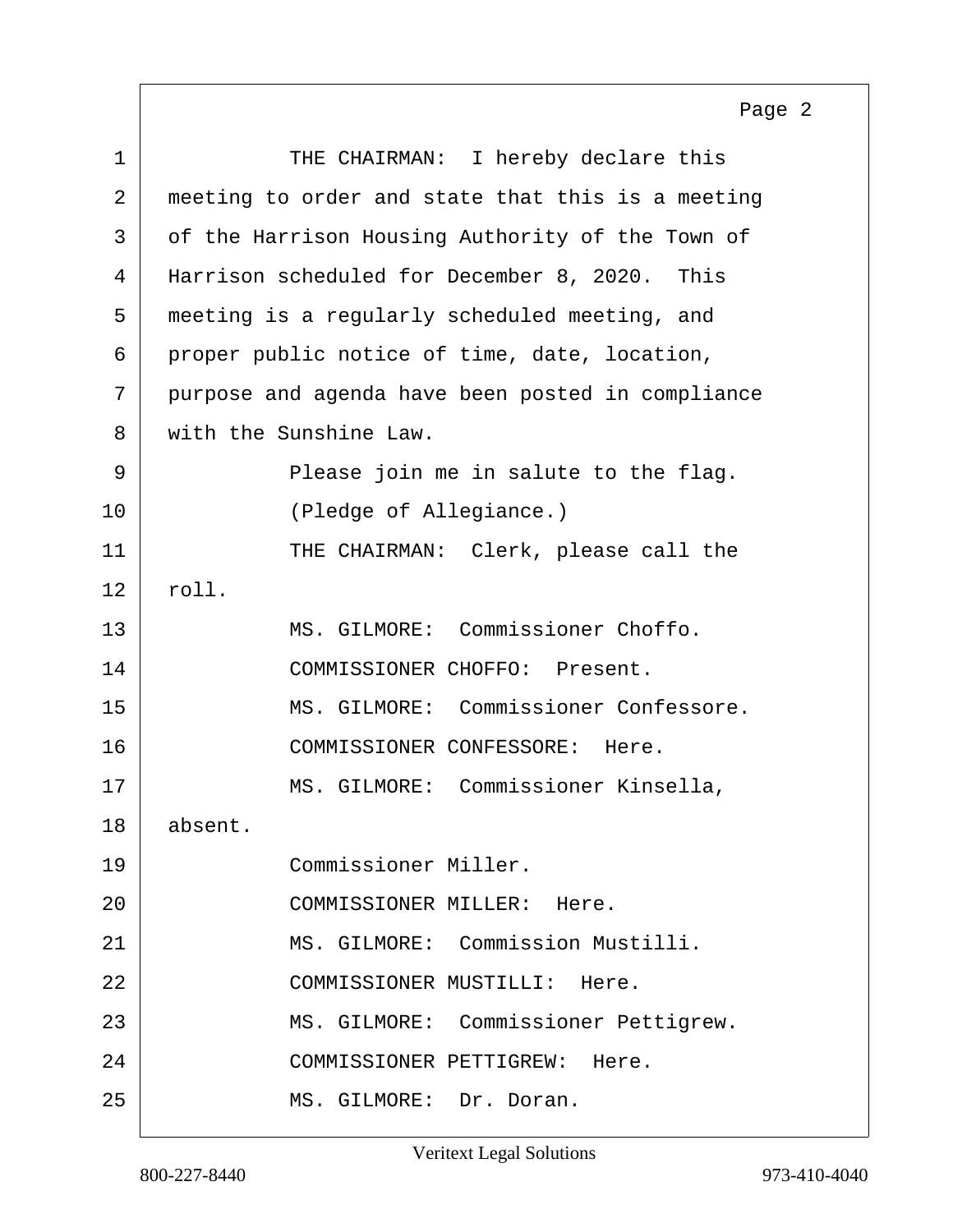<span id="page-2-0"></span>1 THE CHAIRMAN: Here. 2 Can I have a motion to approve the 3 minutes of the November 17 meeting? 4 COMMISSIONER PETTIGREW: Motion. 5 COMMISSIONER CONFESSORE: Second. 6 THE CHAIRMAN: Motion made and  $7 \mid$  seconded. 8 Clerk, call the roll. 9 MS. GILMORE: Commissioner Choffo. 10 COMMISSIONER CHOFFO: Aye. 11 MS. GILMORE: Commissioner Miller. 12 COMMISSIONER MILLER: Aye. 13 MS. GILMORE: Commissioner Mustilli. 14 COMMISSIONER MUSTILLI: Aye. 15 MS. GILMORE: Commissioner Confessore. 16 COMMISSIONER CONFESSORE: Aye. 17 | MS. GILMORE: Commissioner Pettigrew. 18 COMMISSIONER PETTIGREW: Aye. 19 MS. GILMORE: Dr. Doran. 20 THE CHAIRMAN: Aye. 21 Do you want to have any discussion? I 22 | know, Rich, you did receive some budget 23 information. Before we move on the motion to 24 approve the bills, anything you want to say or 25 questions you might have? Page 3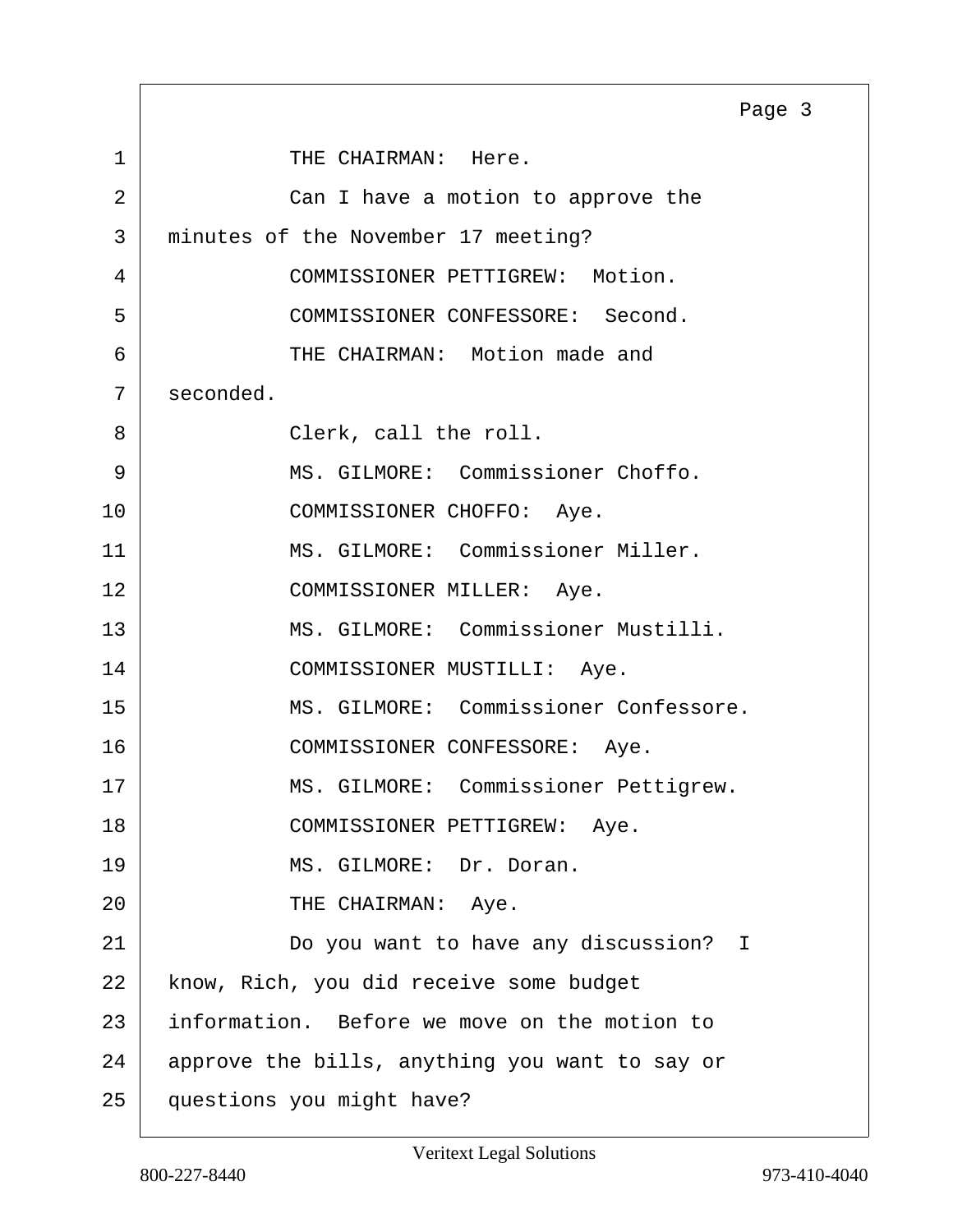Page 4

<span id="page-3-0"></span>1 COMMISSIONER MILLER: Thank you very 2 much for getting me the information, it was 3 exactly what I was looking for.

4 Going forward I was hoping maybe we 5 could have the budget for '21 or '22, which 6 starts in April 1st, that we can do it in some  $7$  type of work session so we can come up with 8 priorities in terms of what we'd like to see done 9 in the future, and this way I can get a better 10 understanding of how some things are calculated.

11 And this way, by way of example, we 12 voted in the budget that shows up, we voted for  $13$  the security guard, then other items, line items 14 are bust. I don't mean bust in the -- being a 15 huge number, but if it's over budget shouldn't we 16 vote for it the same way, by way of example, 17 voting for the line item for new security guards, 18 which is \$11,000. Right now, from what my 19 understanding was from the last meeting from 20 counsel, Joe, that we vote on the payroll 21 expenses once a year, but if there is an overage 22 or overtime numbers that break it, up until now 23 we have not known about it as Board members. 24 By sending out the budget on Excel 25 spreadsheets, it's clear that we've had some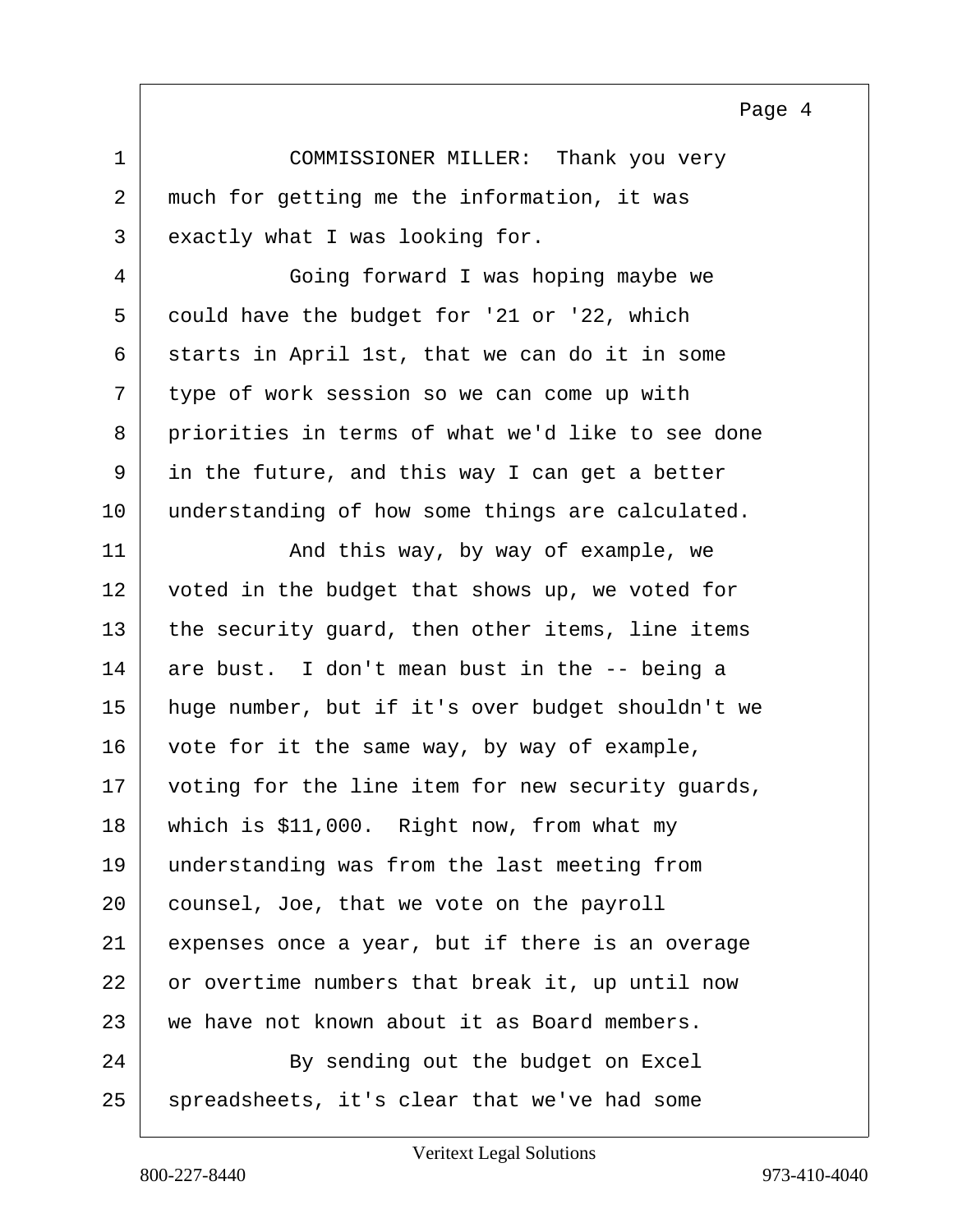Page 5

<span id="page-4-0"></span>1 exposure to COVID, not the disease but the 2 expense side, and that type of stuff should be 3 explained to us on a monthly basis, those kind of 4 variances. 5 DIRECTOR LUCAS: Not a problem. 6 THE CHAIRMAN: Would this be helpful? 7 Do you want me to maybe get a couple of 8 volunteers and we'll form, I'll make a motion to 9 form a budget committee, and if it's your 10 prerogative, if it's all right I'll have 11 Commissioner Choffo, Commissioner Miller and 12 Commissioner Pettigrew on it. 13 COMMISSIONER MILLER: Does Commissioner 14 Choffo have to move? Because right now it 15 doesn't look like he's going to. 16 MS. GILMORE: Excuse me, I'm sorry. 17 Would that be the finance committee? 18 THE CHAIRMAN: Do we have a finance 19 committee? 20 MS. GILMORE: Yes, we do, we do. 21 THE CHAIRMAN: Who's on that? 22 MS. GILMORE: Freddie Confessore, Dan 23 Choffo and you. 24 THE CHAIRMAN: All right. Rich, you  $25$  can take my place on the finance committee.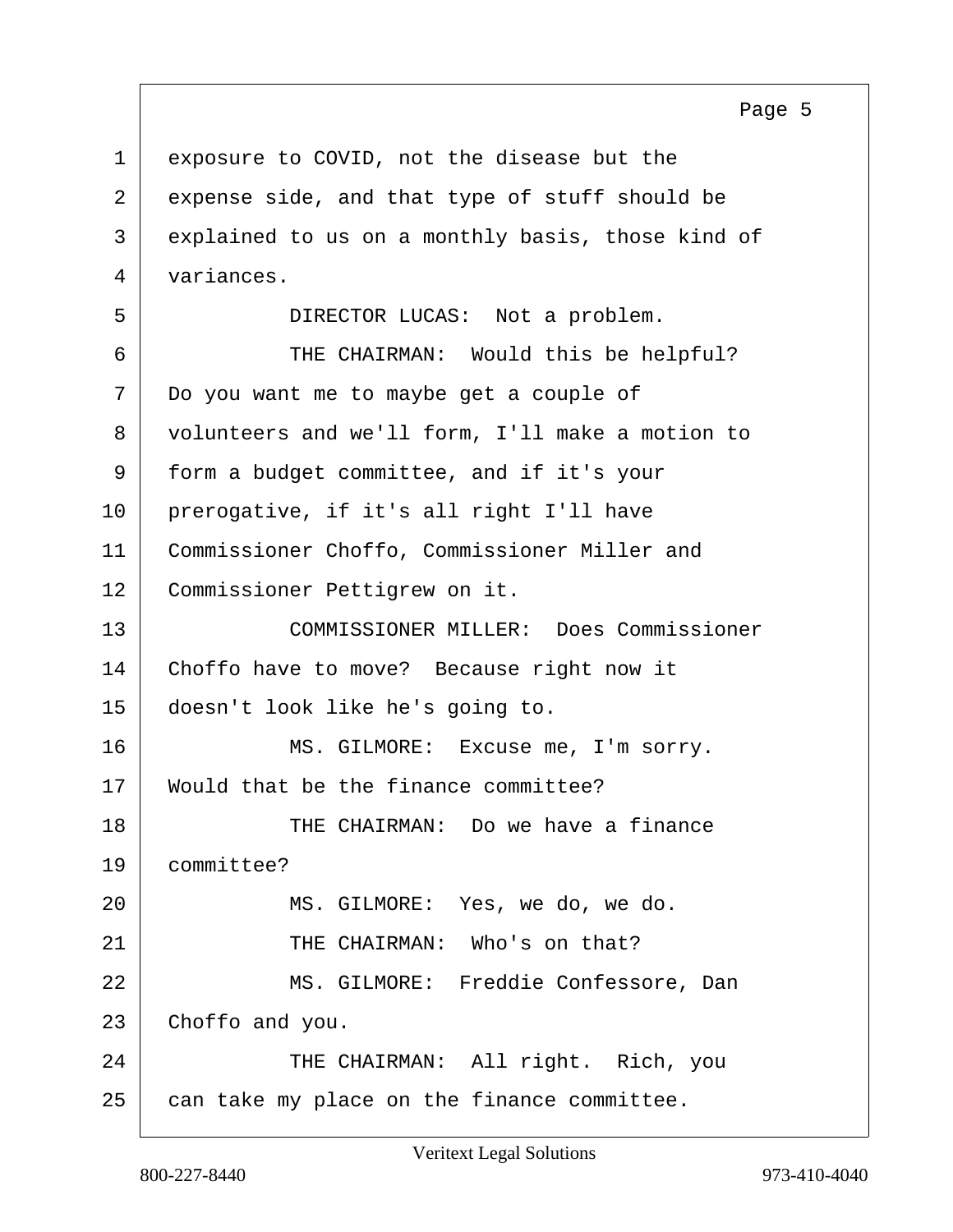<span id="page-5-0"></span>1 COMMISSIONER MILLER: Okay. 2 THE CHAIRMAN: I think I would be 3 ex-officio anyway. 4 MS. GILMORE: Joe, can we just do this 5 now, or do we have to wait? 6 MR. MANFREDI: Yes, the Chair can 7 appoint members of the committee. 8 MS. GILMORE: Okay. 9 | THE CHAIRMAN: All right. So that's 10 going to be -- Maureen, would you send me a list 11 of any committees we have? I haven't seen that. 12 MS. GILMORE: Yes. It's from June, 13 | last June. I'll send that you. 14 DIRECTOR LUCAS: Send that to 15 everybody, Mo. 16 THE CHAIRMAN: Yes, send it to 17 everybody. 18 MS. GILMORE: Yes. 19 THE CHAIRMAN: And, Ray, I'll leave it 20 | up to you to set up the finance committee, and 21 this way you can discuss some of those issues. 22 | DIRECTOR LUCAS: Not a problem, Dr. D. 23 THE CHAIRMAN: I see Mike on -- is Mike 24 Carlon on? Are you there, Michael? 25 MR. CARLON: I'm here, yes. Page 6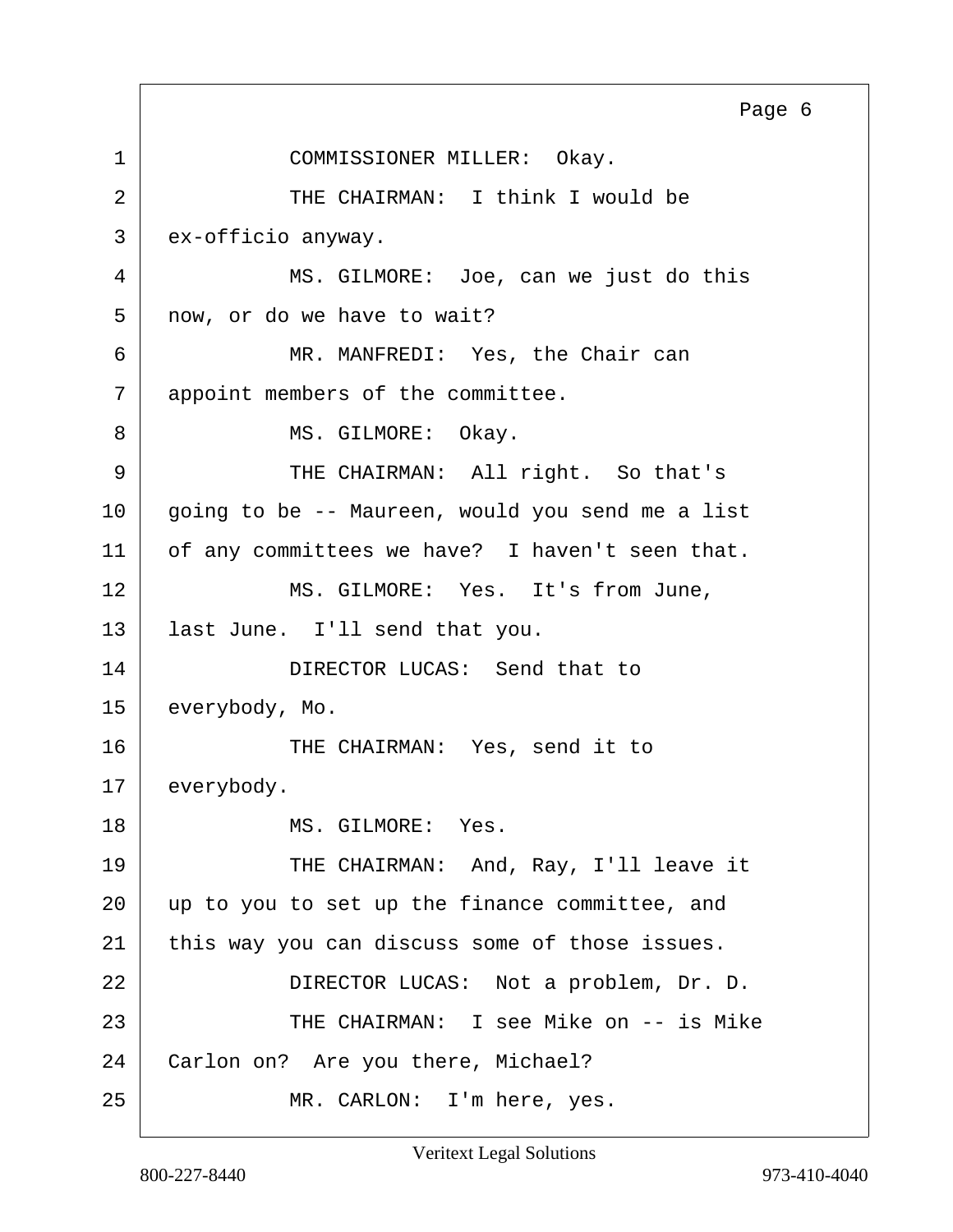<span id="page-6-0"></span>1 THE CHAIRMAN: All Right. And maybe, 2 | Mike, you might want to contribute to that when 3 that committee meets, and maybe assist them with  $4$  any questions or anything like that. 5 MR. CARLON: Yes, definitely. 6 Absolutely. 7 THE CHAIRMAN: All right. With that 8 being said, can I have a motion to approve the 9 bills for this month? 10 COMMISSIONER CONFESSORE: Motion. 11 THE CHAIRMAN: Motion by Confessore. 12 Second? 13 COMMISSIONER PETTIGREW: Second. 14 THE CHAIRMAN: Second by Pettigrew. 15 Clerk, call the roll. 16 | MS. GILMORE: Commissioner Choffo. 17 | COMMISSIONER CHOFFO: Aye. 18 | MS. GILMORE: Commissioner Miller. 19 COMMISSIONER MILLER: Aye. 20 MS. GILMORE: Commissioner Mustilli. 21 COMMISSIONER MUSTILLI: Aye. 22 MS. GILMORE: Commissioner Confessore. 23 | COMMISSIONER CONFESSORE: Aye. 24 | MS. GILMORE: Commissioner Pettigrew. 25 COMMISSIONER PETTIGREW: Aye. Page 7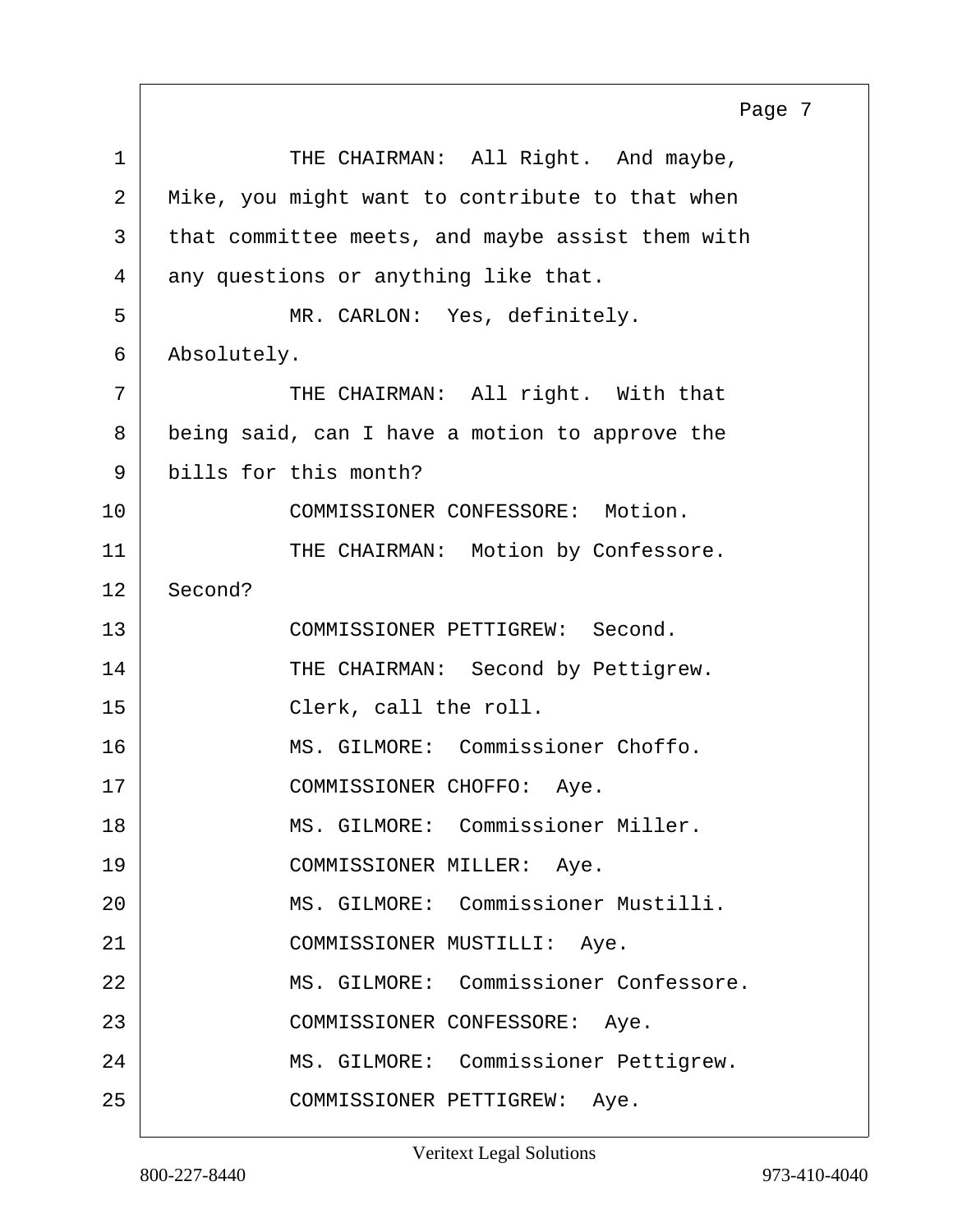<span id="page-7-0"></span>1 MS. GILMORE: Dr. Doran. 2 THE CHAIRMAN: Aye. 3 Okay. Any communications? 4 MS. GILMORE: None. 5 THE CHAIRMAN: Okay. Executive 6 Director's report. Ray? 7 DIRECTOR LUCAS: I gave it to 8 everybody. I just wanted you guys to pay special 9 attention to the, we have a temperature reader in 10 the front of our building and in front of the 11 maintenance department, so when the guys walk in 12 they get their temperature read. It's facial 13 recognition software. Anybody that is above the 14 | number of normal goes home immediately. So we 15 have more protection against the coronavirus 16 coming into the office and into the maintenance 17 room. Other than that, it's kind of business as 18 usual. The CDC has put out different rules and 19 stuff that we're following and we're up to par. 20 | Cher than that, I mean, the Plexiglas 21 is up on everybody's desk. There's nobody not 22 here on a daily basis, so we're good to go. 23 We're running at full capacity. 24 THE CHAIRMAN: Great. 25 | Chay. Motion to approve the Executive Page 8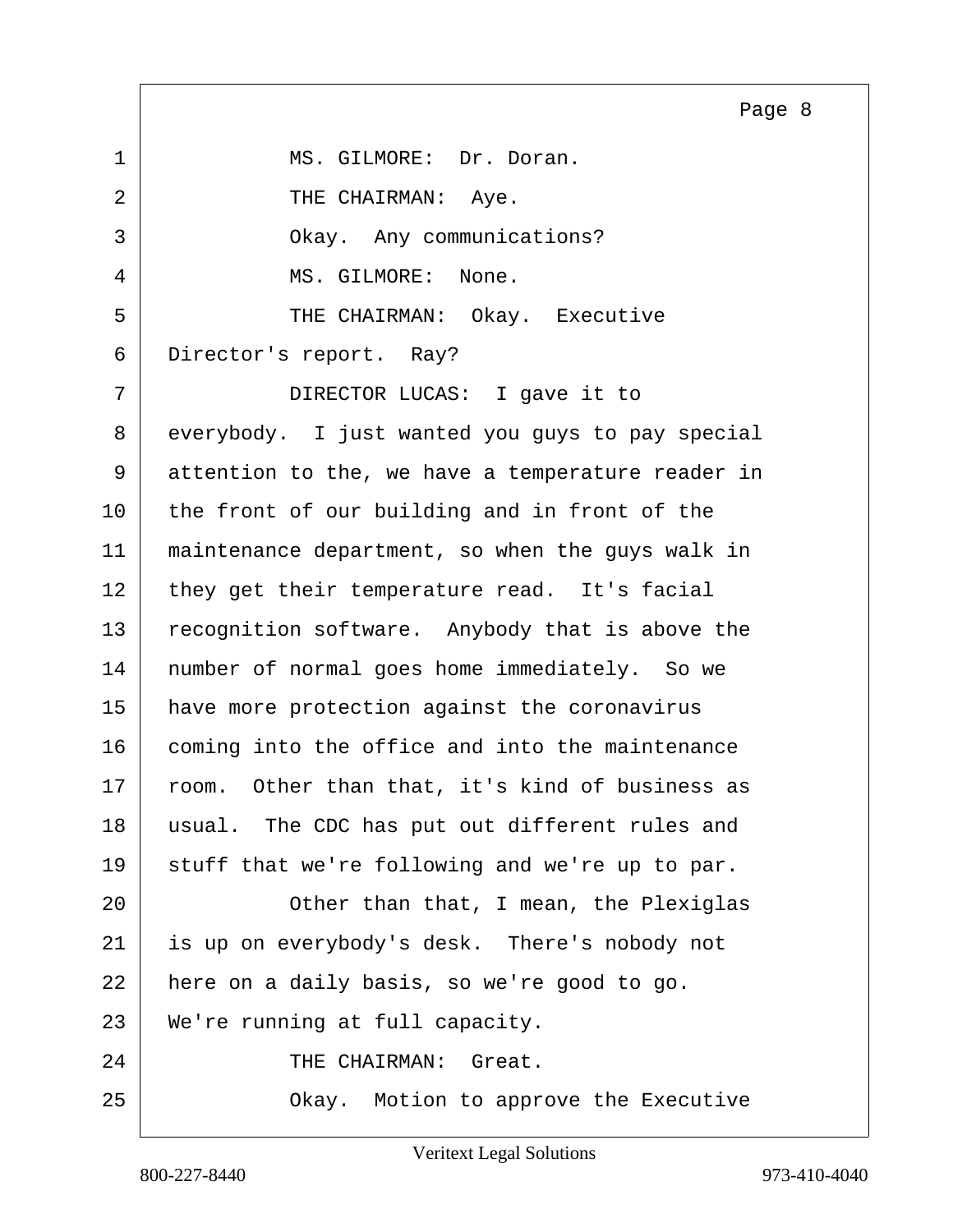<span id="page-8-0"></span>1 Director's report.

| 2  |         | COMMISSIONER PETTIGREW: Motion.           |  |  |
|----|---------|-------------------------------------------|--|--|
| 3  |         | COMMISSIONER CONFESSORE: Second.          |  |  |
| 4  |         | THE CHAIRMAN: Motion by Pettigrew,        |  |  |
| 5  |         | second by Confessore.                     |  |  |
| 6  |         | Clerk, call the roll.                     |  |  |
| 7  |         | MS. GILMORE: Commissioner Choffo.         |  |  |
| 8  |         | COMMISSIONER CHOFFO: Aye.                 |  |  |
| 9  |         | MS. GILMORE: Commissioner Miller.         |  |  |
| 10 |         | COMMISSIONER MILLER: Aye.                 |  |  |
| 11 |         | MS. GILMORE: Commissioner Mustilli.       |  |  |
| 12 |         | COMMISSIONER MUSTILLI: Aye.               |  |  |
| 13 |         | MS. GILMORE: Commissioner Confessore.     |  |  |
| 14 |         | COMMISSIONER CONFESSORE: Aye.             |  |  |
| 15 |         | MS. GILMORE: Commissioner Pettigrew.      |  |  |
| 16 |         | COMMISSIONER PETTIGREW: Aye.              |  |  |
| 17 |         | MS. GILMORE: Dr. Doran.                   |  |  |
| 18 |         | THE CHAIRMAN: Aye.                        |  |  |
| 19 |         | Any questions on the maintenance report   |  |  |
| 20 | anyone? |                                           |  |  |
| 21 |         | (No response.)                            |  |  |
| 22 |         | THE CHAIRMAN: Okay. Can I have a          |  |  |
| 23 |         | motion to approve the maintenance report? |  |  |
| 24 |         | COMMISSIONER CONFESSORE: Motion.          |  |  |
| 25 |         | COMMISSIONER MUSTILLI: Motion.            |  |  |

Page 9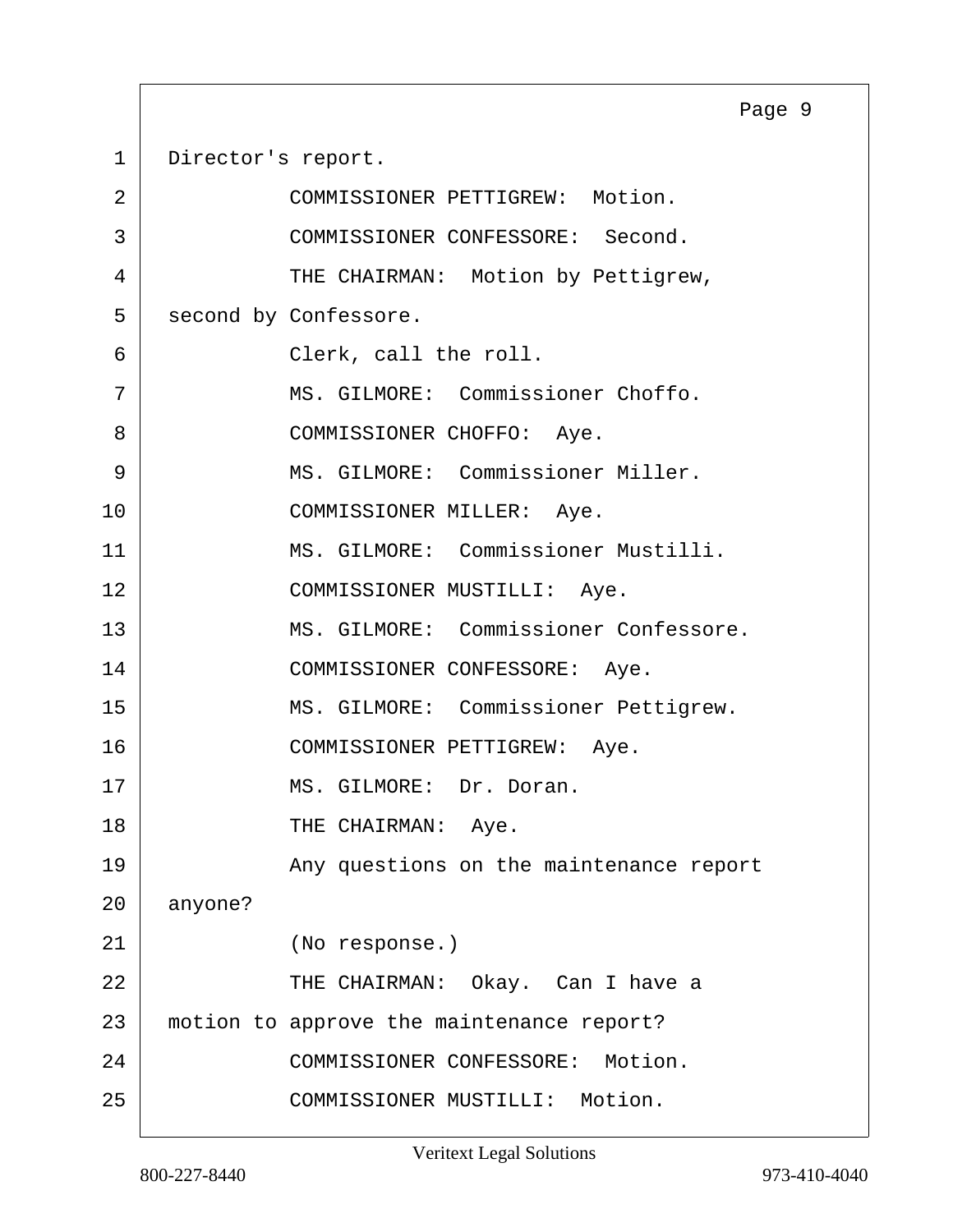<span id="page-9-0"></span>1 COMMISSIONER MILLER: Second. 2 THE CHAIRMAN: Motion by Confessore, 3 second by Miller. 4 Clerk, call the roll. 5 MS. GILMORE: Commissioner Choffo. 6 COMMISSIONER CHOFFO: I vote aye. 7 MS. GILMORE: Commissioner Miller. 8 | COMMISSIONER MILLER: Aye. 9 MS. GILMORE: Commissioner Mustilli. 10 COMMISSIONER MUSTILLI: Aye. 11 MS. GILMORE: Commissioner Confessore. 12 COMMISSIONER CONFESSORE: Aye. 13 | MS. GILMORE: Commissioner Pettigrew. 14 COMMISSIONER PETTIGREW: Aye. 15 MS. GILMORE: Dr. Doran. 16 THE CHAIRMAN: Aye. 17 Okay. Any old business? 18 DIRECTOR LUCAS: No, Dr. D. 19 THE CHAIRMAN: Everybody's got their 20 financial reports. Thank you, Ray and Maureen,  $21$  good job. 22 Any new business? 23 | Chay. Can we have a motion to approve 24 the meetings scheduled for next year? Does 25 anyone have any questions on that, the meetings Page 10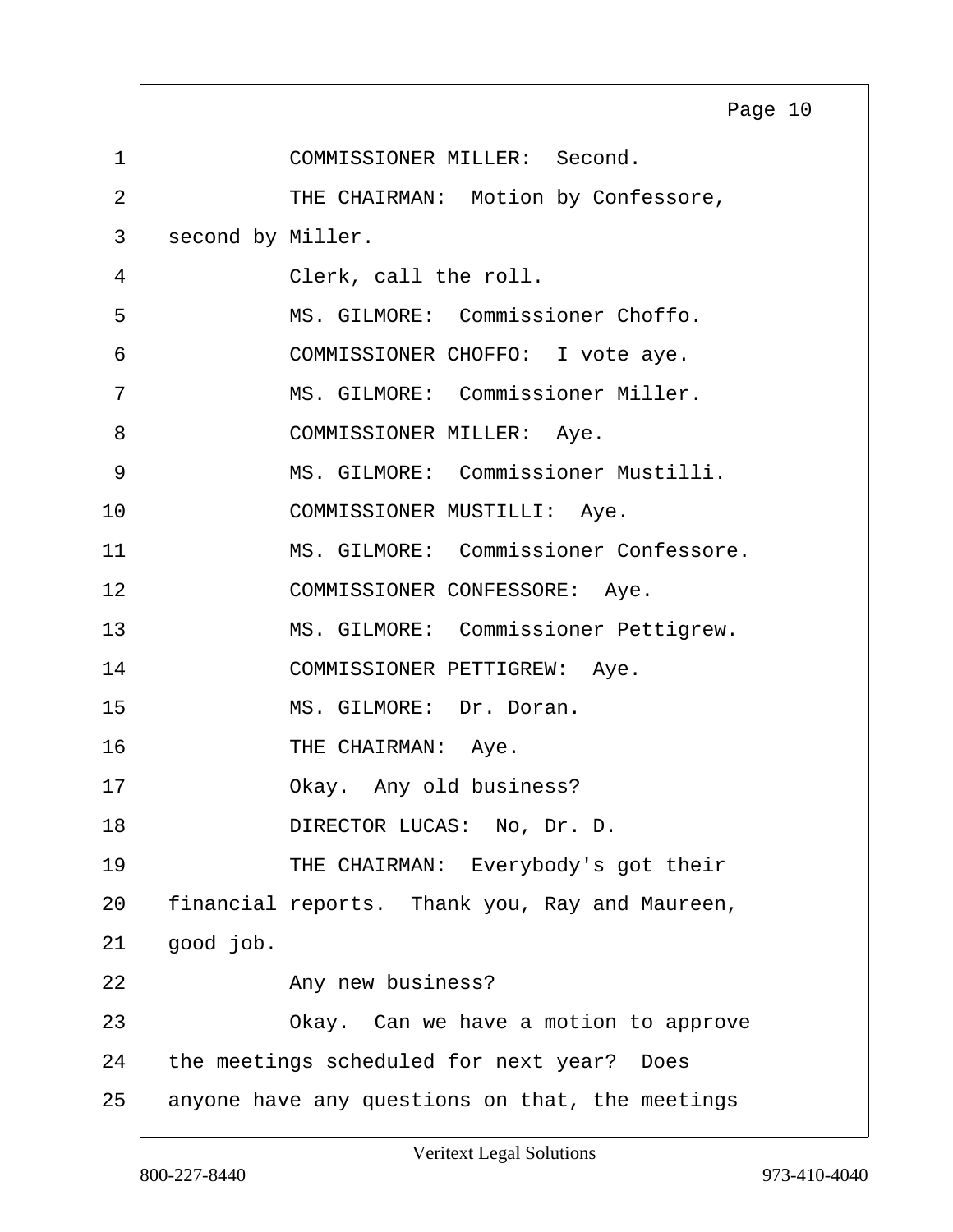<span id="page-10-0"></span>1 scheduled for next year?

| 2  | DIRECTOR LUCAS: If there ever is a                |  |  |
|----|---------------------------------------------------|--|--|
| 3  | problem with the meeting schedule, you guys, we   |  |  |
| 4  | have a couple more, if we didn't have a quorum    |  |  |
| 5  | it's easily moved. So as long as we stay in       |  |  |
| 6  | communication, Dr. D, it's always moveable.       |  |  |
| 7  | THE CHAIRMAN: Okay. Are we staying                |  |  |
| 8  | with the second Tuesday; is that what it is?      |  |  |
| 9  | DIRECTOR LUCAS: Yes.                              |  |  |
| 10 | MS. GILMORE: I think you wanted to                |  |  |
| 11 | change something, Ray?                            |  |  |
| 12 | DIRECTOR LUCAS: Did you want to change            |  |  |
| 13 | it, Dr. D?                                        |  |  |
| 14 | THE CHAIRMAN: No.                                 |  |  |
| 15 | MS. GILMORE: No, the time, Ray.                   |  |  |
| 16 | DIRECTOR LUCAS: Yeah. I was wondering             |  |  |
| 17 | do you guys want to move up the time so we're not |  |  |
| 18 | at 6 o'clock where everybody is basically         |  |  |
| 19 | supposed to be having dinner, Dr. Doran? I mean,  |  |  |
| 20 | I just wanted to put it out there.                |  |  |
| 21 | THE CHAIRMAN: Yeah, Ray, we kind of               |  |  |
| 22 | bet this dead horse at the town hall several      |  |  |
| 23 | times.                                            |  |  |
| 24 | DIRECTOR LUCAS: Okay.                             |  |  |
| 25 | THE CHAIRMAN: If you have it too early            |  |  |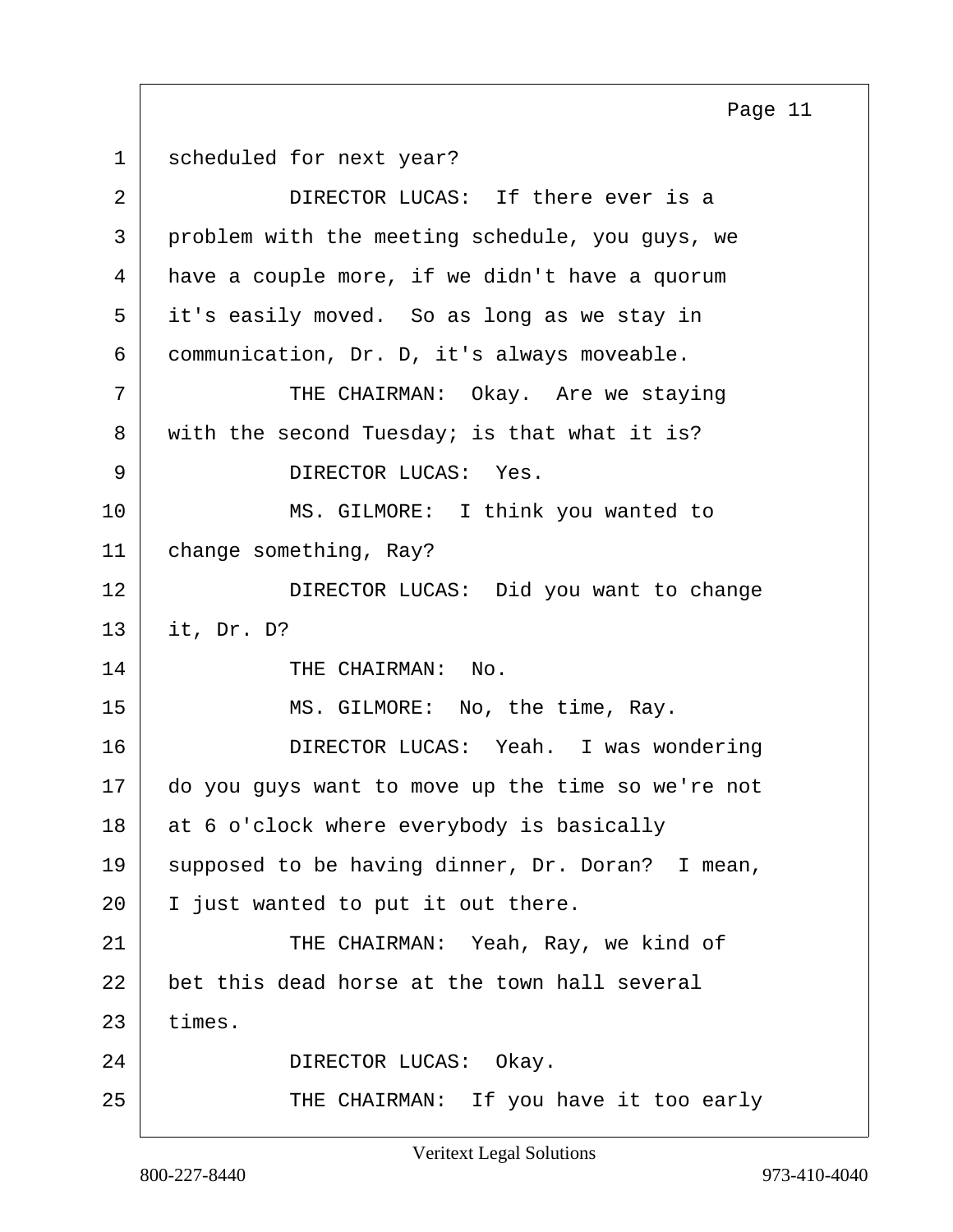<span id="page-11-0"></span>1 people aren't home from work yet. If you have it 2 too late, it's too late for them to come. So,  $3$  | you know, we start our meeting at  $6:30$ , and  $7$ ,  $4$  I'm not so sure that that would be effective 5 either. So, I don't know, is 6 o'clock working 6 for everyone? Sometimes we have a Personnel 7 Committee meeting at 5:30. 8 DIRECTOR LUCAS: Okay. 9 THE CHAIRMAN: So any folks, any ideas? 10 | Is everyone okay with that? 11 COMMISSIONER MILLER: When do you think 12 we'll be able to have in-person meetings? 13 DIRECTOR LUCAS: What do you mean by 14 in-person, Richard? 15 COMMISSIONER MILLER: You know,  $16$  physically. 17 | THE CHAIRMAN: I think probably timing  $18$  that -- well, right now it probably won't be 19 January because the governor hasn't extended the 20 Executive Order yet, but I anticipate that he 21 will given the rise of coronavirus. So I kind of 22 think that's probably going to be for the 23 | foreseeable future. I would say maybe spring, 24 maybe summer. 25 DIRECTOR LUCAS: Who knows, Dr. D, Page 12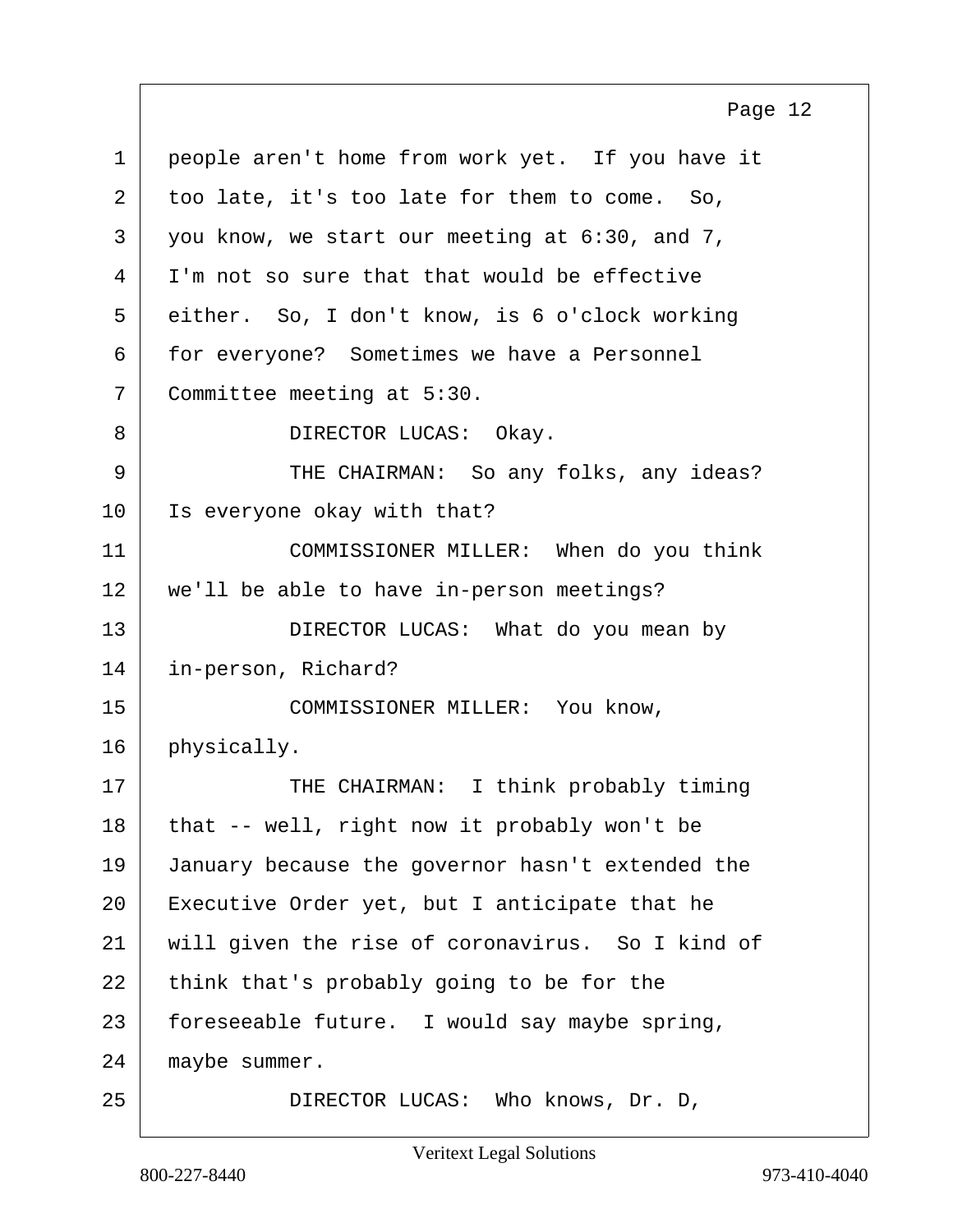<span id="page-12-0"></span>1 really, who knows. 2 MR. GILMORE: Are we talking about this 3 year or next year? 4 THE CHAIRMAN: Well, I would think it 5 would be this year. 6 Okay. A motion then to approve the 7 calendar of meetings? 8 COMMISSIONER PETTIGREW: Motion. 9 COMMISSIONER MUSTILLI: Second. 10 THE CHAIRMAN: Motion by Pettigrew, 11 | second by Mustilli. 12 Clerk, call the roll. 13 MS. GILMORE: Commissioner Choffo. 14 COMMISSIONER CHOFFO: Aye. 15 MS. GILMORE: Commissioner Miller. 16 COMMISSIONER MILLER: Aye. 17 | MS. GILMORE: Commissioner Mustilli. 18 COMMISSIONER MUSTILLI: Aye. 19 MS. GILMORE: Commissioner Confessore. 20 | COMMISSIONER CONFESSORE: Aye. 21 | MS. GILMORE: Commissioner Pettigrew. 22 COMMISSIONER PETTIGREW: Aye. 23 MS. GILMORE: Dr. Doran. 24 THE CHAIRMAN: Aye. 25 Is there any public comment at all? Page 13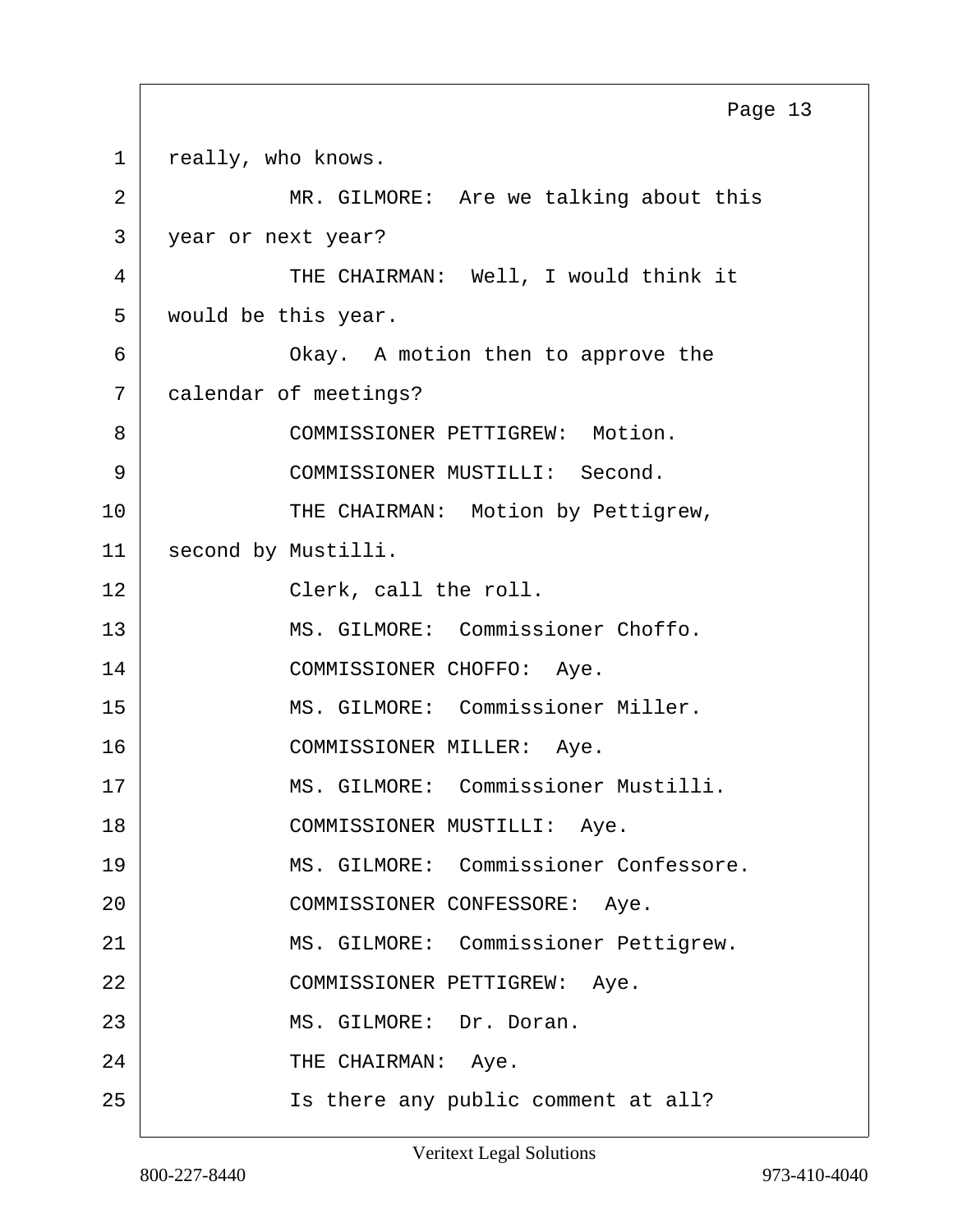<span id="page-13-0"></span>1 Does anyone have their hands raised, can we check  $2$  the chat? 3 DIRECTOR LUCAS: No, I don't have 4 anything. 5 THE CHAIRMAN: Okay. Any questions for 6 Commissioners? 7 (No response.) 8 Okay. Can I have a motion then to 9 adjourn? 10 COMMISSIONER PETTIGREW: Motion. 11 COMMISSIONER MUSTILLI: Motion. 12 COMMISSIONER CONFESSORE: Second. 13 THE CHAIRMAN: Motion by Mustilli and 14 second by Miller. 15 COMMISSIONER PETTIGREW: Fred. 16 THE CHAIRMAN: All those in favor say 17 aye. 18 (All ayes.) 19 THE CHAIRMAN: Have a great holiday, 20 everyone. 21 (Whereupon the proceedings concluded at 6:15  $22$  p.m.) 23 24 25 Page 14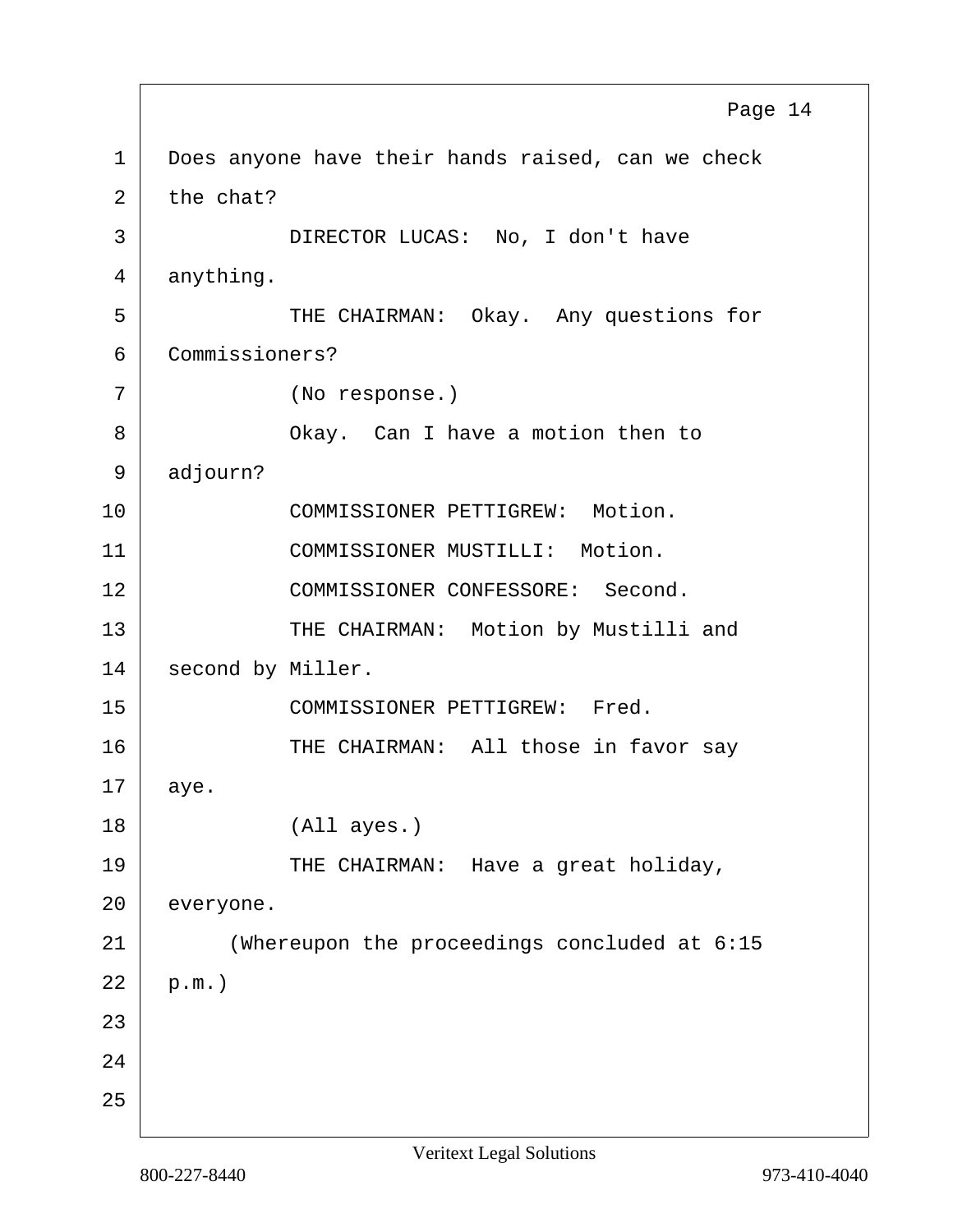Page 15

<span id="page-14-0"></span>

| $\mathbf 1$ |                                                  |
|-------------|--------------------------------------------------|
| 2           | CERTIFICATE                                      |
| 3           |                                                  |
| 4           | I, SUSAN M. STYRON, Notary Public,               |
| 5           | R.P.R., C.S.R., of the State of New Jersey,      |
| 6           | License No. XIO1704, do hereby certify that the  |
| 7           | foregoing is a true and accurate transcript of   |
| 8           | the proceedings as taken stenographically by and |
| 9           | before me at the time, place and on the date     |
| 10          | hereinbefore set forth.                          |
| 11          | I DO FURTHER CERTIFY that I am neither           |
| 12          | a relative nor employee nor attorney nor counsel |
| 13          | of any of the parties to this action, and that I |
| 14          | am neither a relative nor employee of such       |
| 15          | attorney or counsel, and that I am not           |
| 16          | financially interested in the action.            |
| 17          |                                                  |
| 18          | luson N. Styrn                                   |
| 19          |                                                  |
| 20          | Notary Public of the State of New Jersey         |
|             | My Certificate expires January 25, 2024          |
| 21          | Dated: December 18, 2020                         |
| 22          |                                                  |
| 23          |                                                  |
| 24          |                                                  |
| 25          |                                                  |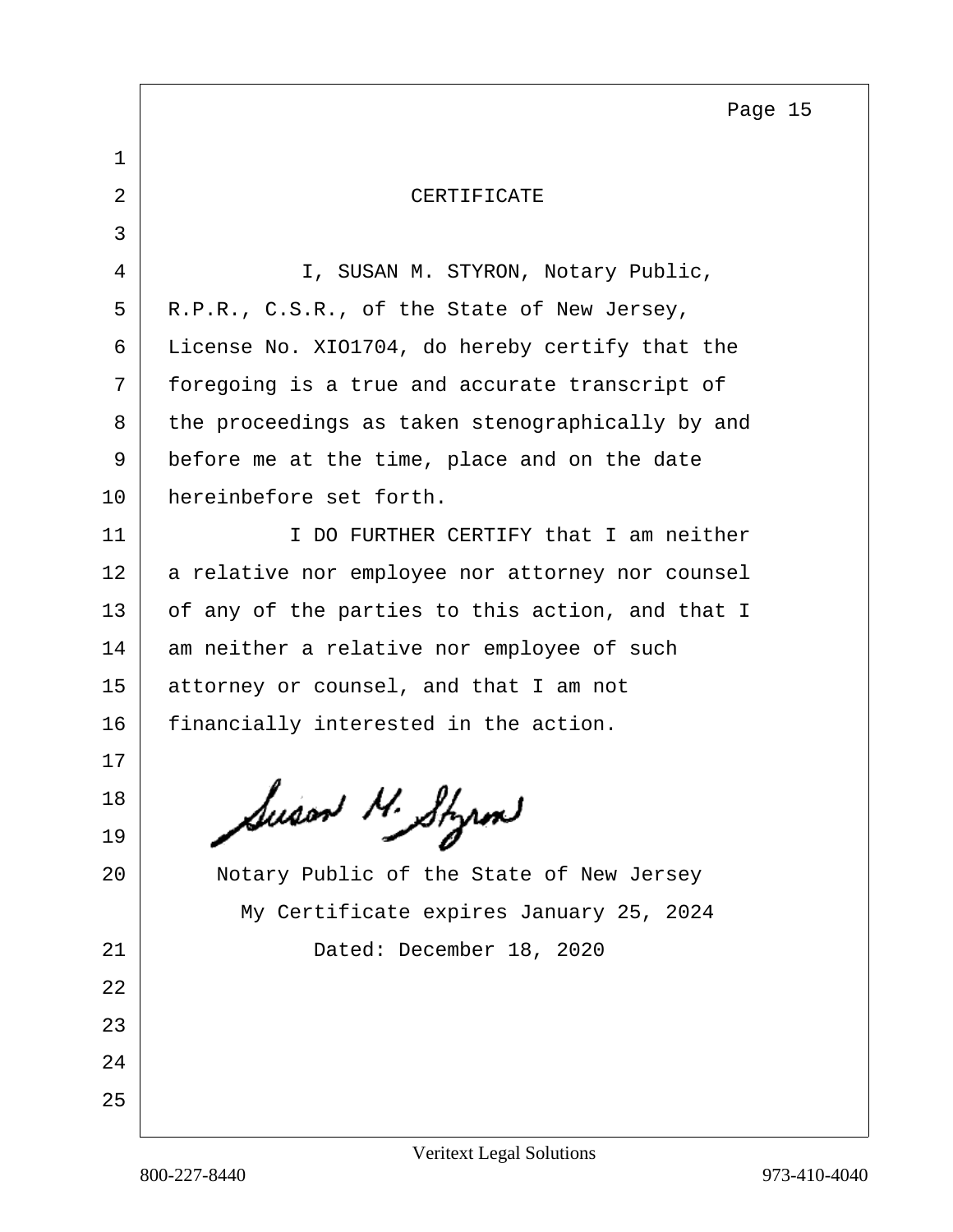|                    |                           |                       | 2:13,14,15,16,17      |
|--------------------|---------------------------|-----------------------|-----------------------|
| $\bf{0}$           | allegiance 2:10           | <b>bust</b> $4:14,14$ |                       |
| 01704 1:25         | anticipate 12:20          | c                     | 2:19,20,22,23,24      |
| 07029<br>1:6       | anybody 8:13              | c.s.r. $1:24$ 15:5    | 3:4,5,9,10,11,12      |
| $\mathbf{1}$       | anyway<br>6:3             | calculated 4:10       | 3:13,14,15,16,17      |
|                    | appoint 6:7               | calendar 13:7         | 3:184:15:11,11        |
| 1 1:5              | <b>approve</b> 3:2,24 7:8 | call 2:11 3:8 7:15    | 5:12,13,136:1         |
| 11,000 $4:18$      | 8:25 9:23 10:23           | 9:6 10:4 13:12        | 7:10,13,16,17,18      |
| 17 $3:3$           | 13:6                      | capacity 8:23         | 7:19,20,21,22,23      |
| 18 15:21           | april $4:6$               | carlon 1:21 6:24      | 7:24,25 9:2,3,7,8,9   |
| <b>1st</b> 4:6     | arthur 1:8                | 6:257:5               | 9:10,11,12,13,14      |
| $\boldsymbol{2}$   | assist 7:3                | cdc 8:18              | 9:15,16,24,25 10:1    |
| 2020 1:5 2:4 15:21 | attention 8:9             |                       | 10:5,6,7,8,9,10,11    |
| 2024 15:20         | attorney 1:17             | certificate 15:2,20   | 10:12,13,14 12:11     |
| $21 \t 4:5$        | 15:12,15                  | certify $15:6,11$     | 12:15 13:8,9,13,14    |
| $22 \t 4:5$        | authority $1:1,3,18$      | chair 6:6             | 13:15, 16, 17, 18, 19 |
| 25<br>15:20        | 1:192:3                   | chairman $1:7,8$      | 13:20,21,22 14:10     |
|                    | avenue 1:6                | $2:1,11$ 3:1,6,20     | 14:11,12,15           |
| 5                  | aye 3:10,12,14,16         | 5:6,18,21,24 6:2,9    | commissioners         |
| 5:30<br>12:7       | 3:18,20 7:17,19,21        | 6:16,19,237:1,7       | 14:6                  |
| 6                  | 7:23,25 8:2 9:8,10        | 7:11,148:2,5,24       | committee 5:9,17      |
| 6 1:5 11:18 12:5   | 9:12,14,16,18 10:6        | 9:4,18,22 10:2,16     | 5:19,25 6:7,20 7:3    |
| 6:30 $12:3$        | 10:8, 10, 12, 14, 16      | 10:19 11:7,14,21      | 12:7                  |
| 7                  | 13:14,16,18,20,22         | 11:25 12:9,17         | committees 6:11       |
|                    | 13:24 14:17               | 13:4, 10, 24 14:5, 13 | communication         |
| $7 \quad 12:3$     | ayes 14:18                | 14:16,19              | 11:6                  |
| 788 1:6            | $\mathbf b$               | change 11:11,12       | communications        |
| 8                  |                           | chat $14:2$           | 8:3                   |
| 1:52:4<br>8        | basically 11:18           | check $14:1$          | compliance 2:7        |
| 9                  | <b>basis</b> 5:3 8:22     | choffo 1:9 2:13,14    | concluded 14:21       |
|                    | <b>bet</b> 11:22          | 3:9,10 5:11,14,23     | confessore 1:11       |
| 9280 15:19         | better 4:9                | 7:16,179:7,8 10:5     | 2:15,163:5,15,16      |
| a                  | <b>bills</b> $3:247:9$    | 10:6 13:13,14         | 5:22 7:10,11,22,23    |
| <b>able</b> 12:12  | bldg $1:5$                | ciarracco 1:22        | 9:3,5,13,14,24        |
| absent $2:18$      | <b>board</b> $1:174:23$   | clear $4:25$          | 10:2,11,12 13:19      |
| absolutely 7:6     | <b>break</b> $4:22$       | clerk 2:11 3:8 7:15   | 13:20 14:12           |
| accountant 1:21    | brunilda 1:10             | 9:6 10:4 13:12        | contribute 7:2        |
| accurate 15:7      | <b>budget</b> 3:22 4:5,12 | come 4:7 12:2         | coordinator 1:22      |
| action 15:13,16    | 4:15,245:9                | coming $8:16$         | coronavirus 8:15      |
| adjourn 14:9       | building $8:10$           | comment 13:25         | 12:21                 |
| agenda $2:7$       | business 8:17             | commission 2:21       | couch 1:19            |
|                    | 10:17,22                  | commissioner 1:9      |                       |
|                    |                           | 1:10,11,12,13,16      |                       |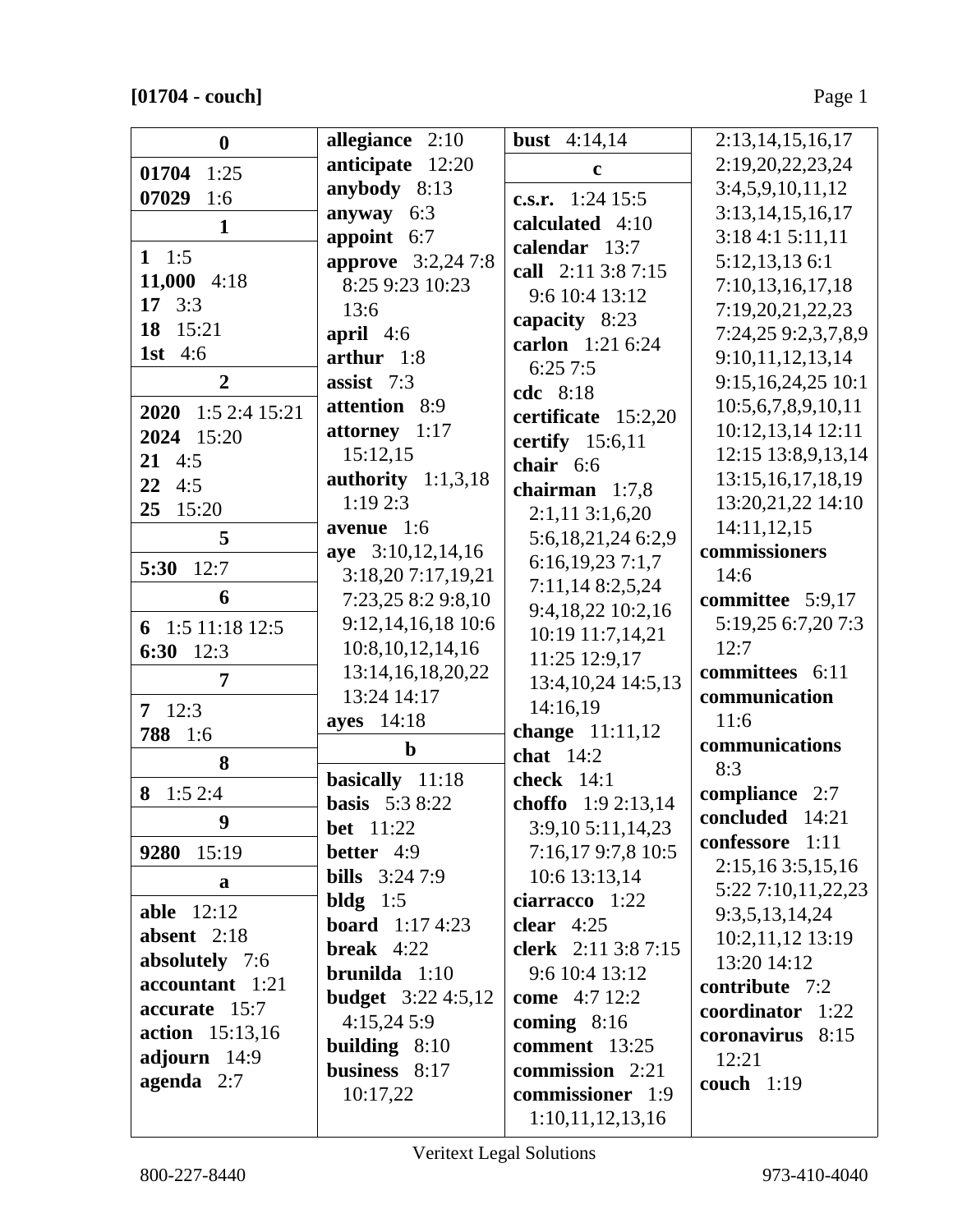## **[counsel - know]** Page 2

| <b>counsel</b> 4:20 15:12  | e                                 | form $5:8,9$                       | hands $14:1$                         |
|----------------------------|-----------------------------------|------------------------------------|--------------------------------------|
| 15:15                      |                                   | forth 15:10                        | <b>harrison</b> $1:1,3,5,6$          |
| couple 5:7 11:4            | $e$ 1:4,4                         | forward 4:4                        | 1:62:3,4                             |
| covid $5:1$                | early $11:25$                     | fred 14:15                         | helpful 5:6                          |
| d                          | easily 11:5<br><b>ed.d</b> 1:7    | freddie 5:22                       | hereinbefore                         |
|                            | effective 12:4                    | frederick 1:11                     | 15:10                                |
| d 6:22 10:18 11:6          | either $12:5$                     | front $8:10,10$                    | holiday $14:19$                      |
| 11:13 12:25                | employee $15:12,14$               | full $8:23$                        | <b>home</b> 8:14 12:1                |
| daily 8:22                 |                                   | further 15:11                      | hoping $4:4$                         |
| dan $5:22$<br>daniel 1:9   | esq $1:17$<br>everybody 6:15,17   | <b>future</b> 4:9 12:23            | <b>horse</b> 11:22                   |
| <b>date</b> 2:6 15:9       | 8:8 11:18                         | g                                  | <b>housing</b> $1:1,3,2:3$           |
| <b>dated</b> 15:21         | everybody's 8:21                  |                                    | huge $4:15$                          |
| david $1:22$               | 10:19                             | gardens 1:5<br>gene $1:20$         | $\mathbf i$                          |
| dawn 1:13,16               | ex 6:3                            |                                    | ideas $12:9$                         |
| <b>dead</b> 11:22          | exactly $4:3$                     | getting $4:2$<br>gilmore $1:18,20$ |                                      |
|                            | example $4:11,16$                 | 2:13,15,17,21,23                   | immediately 8:14<br>information 3:23 |
| december $1:52:4$<br>15:21 | <b>excel</b> 4:24                 |                                    | 4:2                                  |
|                            | excuse 5:16                       | 2:25 3:9, 11, 13, 15               |                                      |
| declare $2:1$              | excused 1:13                      | 3:17,195:16,20,22                  | interested 15:16                     |
| definitely 7:5             |                                   | 6:4,8,12,187:16                    | issues $6:21$                        |
| department 8:11            | executive $1:158:5$<br>8:25 12:20 | 7:18,20,22,24 8:1                  | item $4:17$                          |
| desk $8:21$                |                                   | 8:4 9:7,9,11,13,15                 | <b>items</b> $4:13,13$               |
| different 8:18             | expense 5:2                       | 9:17 10:5,7,9,11                   | j                                    |
| dinner $11:19$             | expenses 4:21                     | 10:13,15 11:10,15                  | james $1:7$                          |
| director $1:155:5$         | expires 15:20                     | 13:2, 13, 15, 17, 19               | january $12:19$                      |
| 6:14,22 8:7 10:18          | explained 5:3                     | 13:21,23                           | 15:20                                |
| 11:2,9,12,16,24            | exposure 5:1                      | given $12:21$                      | <b>jersey</b> $1:6,25$ 15:5          |
| 12:8, 13, 25 14:3          | extended 12:19                    | $g_0$ 8:22                         | 15:20                                |
| director's $8:69:1$        | $\mathbf f$                       | goes $8:14$                        | <b>job</b> 10:21                     |
| discuss $6:21$             | facial $8:12$                     | going 4:4 5:15                     | joe $4:206:4$                        |
| discussion 3:21            | favor $14:16$                     | 6:10 12:22                         | join $2:9$                           |
| disease 5:1                | <b>finance</b> 5:17,18,25         | good 8:22 10:21                    | joseph $1:17$                        |
| <b>doran</b> $1:72:25$     | 6:20                              | governor $12:19$                   | <b>june</b> $6:12,13$                |
| 3:19 8:1 9:17              | financial 10:20                   | great 8:24 14:19                   | $\bf k$                              |
| 10:15 11:19 13:23          | financially 15:16                 | guard $4:13$                       |                                      |
| doreen $1:19$              | flag $2:9$                        | guards $4:17$                      | <b>kind</b> $5:38:17$<br>11:21 12:21 |
| dr $2:253:196:22$          | <b>folks</b> 12:9                 | guys 8:8,11 11:3                   |                                      |
| 8:1 9:17 10:15,18          | following 8:19                    | 11:17                              | kinsella $1:13,16$                   |
| 11:6, 13, 19 12:25         | foregoing 15:7                    | $\mathbf{h}$                       | 2:17                                 |
| 13:23                      | foreseeable 12:23                 | <b>hall</b> 11:22                  | <b>know</b> $3:22$ 12:3,5            |
|                            |                                   |                                    | 12:15                                |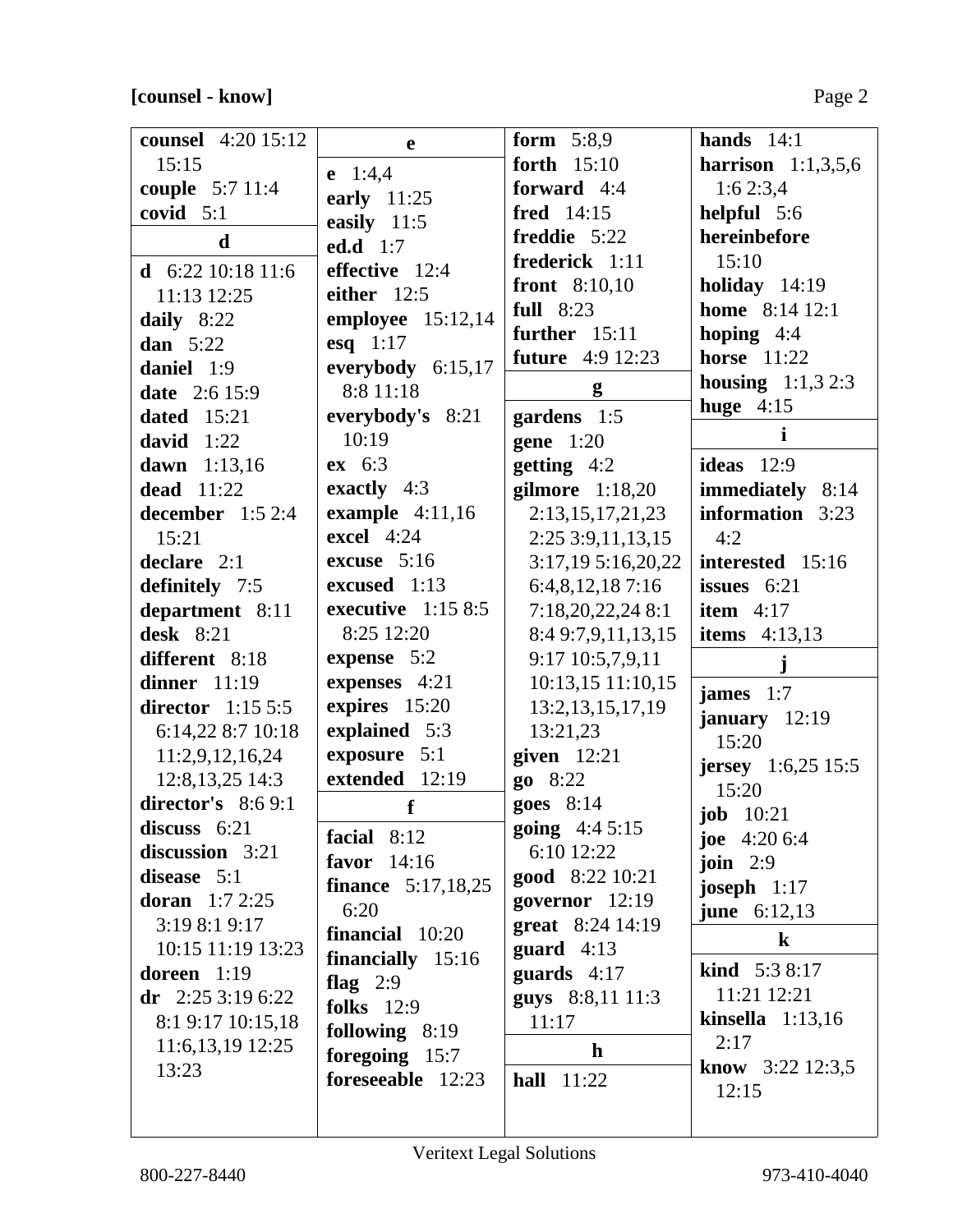**[known - rules]** Page 3

| known $4:23$               | 7:19 9:9,10 10:1,3         | officio 6:3             | proceedings 1:3              |
|----------------------------|----------------------------|-------------------------|------------------------------|
| 12:25 13:1<br>knows        | 10:7,8 12:11,15            | okay 6:1,8 8:3,5        | 14:21 15:8                   |
|                            |                            |                         |                              |
| $\mathbf{l}$               | 13:15,16 14:14             | 8:25 9:22 10:17         | proper $2:6$                 |
| <b>late</b> $12:2,2$       | minutes 3:3                | 10:23 11:7,24           | protection 8:15              |
| law $2:8$                  | mo 6:15                    | 12:8,10 13:6 14:5       | <b>public</b> 1:23,24 2:6    |
| leave $6:19$               | modernization              | 14:8                    | 13:25 15:4,20                |
| <b>license</b> 1:25 15:6   | 1:22                       | <b>old</b> 10:17        | purpose 2:7                  |
| <b>line</b> $4:13,17$      | month $7:9$                | <b>once</b> 4:21        | put 8:18 11:20               |
| list $6:10$                | monthly 5:3                | <b>order</b> 2:2 12:20  | $\mathbf q$                  |
| location 2:6               | <b>motion</b> $3:2,4,6,23$ | overage $4:21$          | questions $3:257:4$          |
|                            | 5:8 7:8, 10, 11 8:25       | overtime 4:22           | 9:19 10:25 14:5              |
| long $11:5$<br>look $5:15$ | 9:2,4,23,24,25             | $\mathbf{p}$            |                              |
|                            | 10:2,23 13:6,8,10          |                         | quorum 11:4                  |
| looking $4:3$              | 14:8,10,11,13              | $p \quad 1:4,7$         | r                            |
| lucas $1:155:56:14$        | move 3:23 5:14             | <b>p.m.</b> 1:5 14:22   | r.p.r. $1:24$ 15:5           |
| 6:22 8:7 10:18             | 11:17                      | par 8:19                | raised $14:1$                |
| 11:2,9,12,16,24            | moveable 11:6              | parties 15:13           | ray 6:19 8:6 10:20           |
| 12:8, 13, 25 14:3          | moved 11:5                 | pay 8:8                 | 11:11,15,21                  |
| m                          | <b>mustilli</b> $1:102:21$ | payroll 4:20            | raymond 1:15                 |
| $m$ 1:24 15:4              | 2:22 3:13,14 7:20          | people 12:1             | read $8:12$                  |
| maintenance 1:20           | 7:21 9:11,12,25            | <b>person</b> 12:12,14  | reader 8:9                   |
| 8:11,169:19,23             |                            | personnel 12:6          | really $13:1$                |
| <b>manfredi</b> 1:17 6:6   | 10:9,10 13:9,11,17         | pettigrew $1:82:23$     | receive 3:22                 |
| maureen 1:18               | 13:18 14:11,13             | $2:24$ 3:4,17,18        |                              |
|                            | $\mathbf n$                | 5:12 7:13,14,24,25      | recognition 8:13             |
| 6:10 10:20                 | $n \quad 1:4,4$            | 9:2,4,15,16 10:13       | regularly 2:5                |
| mean 4:14 8:20             | neither 15:11,14           | 10:14 13:8,10,21        | relative $15:12,14$          |
| 11:19 12:13                | <b>new</b> 1:6,25 4:17     | 13:22 14:10,15          | <b>report</b> 8:6 9:1,19     |
| meeting $1:22:2,2$         | 10:22 15:5,20              | physically 12:16        | 9:23                         |
| 2:5,5 3:3 4:19             | normal $8:14$              | <b>place</b> 5:25 15:9  | reports $10:20$              |
| 11:3 12:3,7                | <b>notary</b> 1:24 15:4    | please $2:9,11$         | <b>response</b> $9:21\,14:7$ |
| meetings $10:24,25$        | 15:20                      | pledge $2:10$           | rich 3:22 5:24               |
| 12:12 13:7                 | notice 2:6                 | plexiglas 8:20          | <b>richard</b> 1:12 12:14    |
| meets 7:3                  |                            |                         | right $4:185:10,14$          |
| members $1:23$             | november 3:3               | posted 2:7              | 5:24 6:9 7:1,7               |
| 4:236:7                    | <b>number</b> 4:15 8:14    | prerogative 5:10        | 12:18                        |
| michael 6:24               | numbers 4:22               | <b>present</b> $1:7,14$ | rise $12:21$                 |
| mike 1:21 6:23,23          | $\bf{0}$                   | 2:14                    | roll $2:123:87:15$           |
| 7:2                        | $0 \quad 1:4,4$            | priorities 4:8          | 9:6 10:4 13:12               |
| <b>miller</b> $1:12\,2:19$ | o'clock 11:18 12:5         | probably $12:17,18$     | room $8:17$                  |
| $2:20$ 3:11,12 4:1         | office 8:16                | 12:22                   | rules $8:18$                 |
| 5:11,13 6:1 7:18           |                            | problem $5:56:22$       |                              |
|                            |                            | 11:3                    |                              |